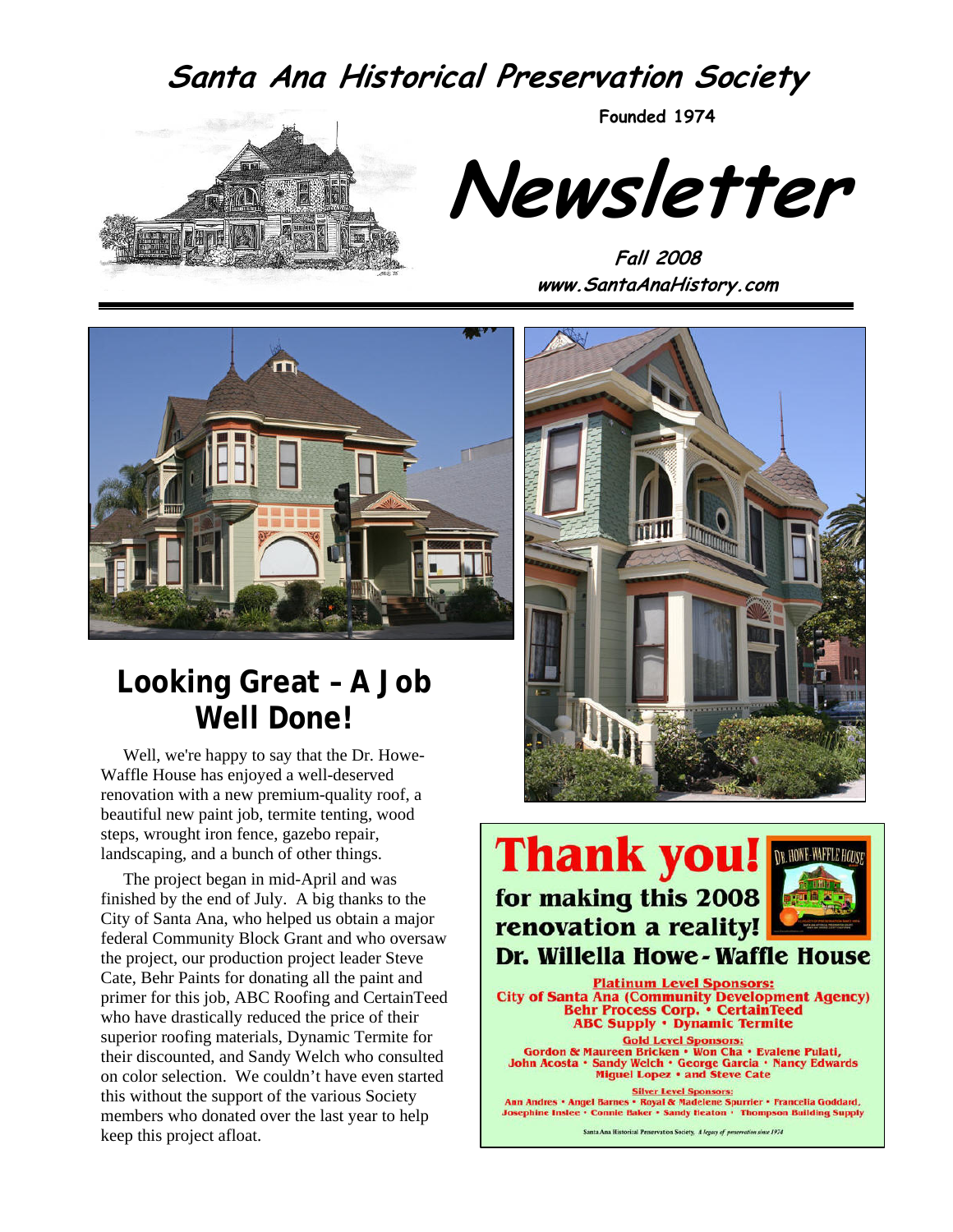# *From the President*

As always, 2008 is proving to be a busy year for the Santa Ana Historical Preservation Society. Thanks to the City of Santa Ana and the Community Development Block Grant program, in April we embarked on some much needed renovations to the Dr. Howe-Waffle House. Our Victorian lady is now showing off a new roof and new exterior paint, supplemented by some badly needed termite work and other repairs. Repairs were also made on the wrought iron fence and the river rock foundation.

As you are well aware, it is costly to work on your home, and the Howe-Waffle House is no exception. While we could not have done this without the CDBG grant, it did not pay for everything, and we are grateful to the many members and corporations who donated funding, supplies, and services to make this happen.

On August  $12<sup>th</sup>$ , our annual meeting was held at the Dr. Howe-Waffle House so that we could show off how great it looks. We also recognized our major donors, outgoing board members, docents, and many people who have made a contribution to historic preservation. Our 2007 Historic Preservation Award was given that evening to Fairhaven Memorial Park and Cemetery, which has been the location and a major benefactor of our Historic Cemetery Tour since its inception.

We also formally unveiled the new portion of our museum, the Evalene Pulati Santa Ana Room. This room will include both permanent and revolving displays around Santa Ana history from both the SAHPS collection and from collections on loan from other collectors of Santa Ana history and memorabilia.

However, our work is still not done. The Howe-Waffle House looks great on the outside, but she could still use a facelift on the inside. Like everything else, this requires project funding. CDBG funds can only be used on the house exterior, so our interior renovation project, Legacy II, will have to wait until we have the funding to do so. If you are interested in contributing, please let us know. We are always grateful for any help that you give, and we appreciate the support we get in our work for preservation of local history.

*Alison Young* 



*A Legacy of Preservation since 1974.* 

*The Dr.Willella Howe-Waffle House, Medical Museum, and Carriage Barn. Built 1889. Saved from demolition 1974.* 

### **Santa Ana Historical Preservation Society 2008 Board of Directors**

President Alison Young Vice President Wayne Curl Treasurer Guy Ball Secretary Roberta Reed

#### **Director**

Ray Poppa

Nathan Reed Salvage Operations Lynn Yerby Docent & Open House Coordinator

. . . . . . . . . . . . . .

#### **Newsletter Editor: Roberta Reed**

*Cover House illustration by Ann Berkery Special thanks to contributors Guy Ball and Alison Young.* 

To contact the newsletter editor directly, please call Roberta Reed at (714) 953-1876 or email robertareed@sahps.org.

All material in this issue is copyrighted 2008 by the Santa Ana Historical Preservation Society, 120 Civic Center Drive West, Santa Ana, California 92701-7505. Our house phone and message line is (714) 547-9645.

The Santa Ana Historical Preservation Society's newsletter is produced by the Society for its members and other friends. We are proud to say that the Society is an all-volunteer 501c3 non-profit organization with no paid staff members. All donations and memberships go directly to our education and preservation projects.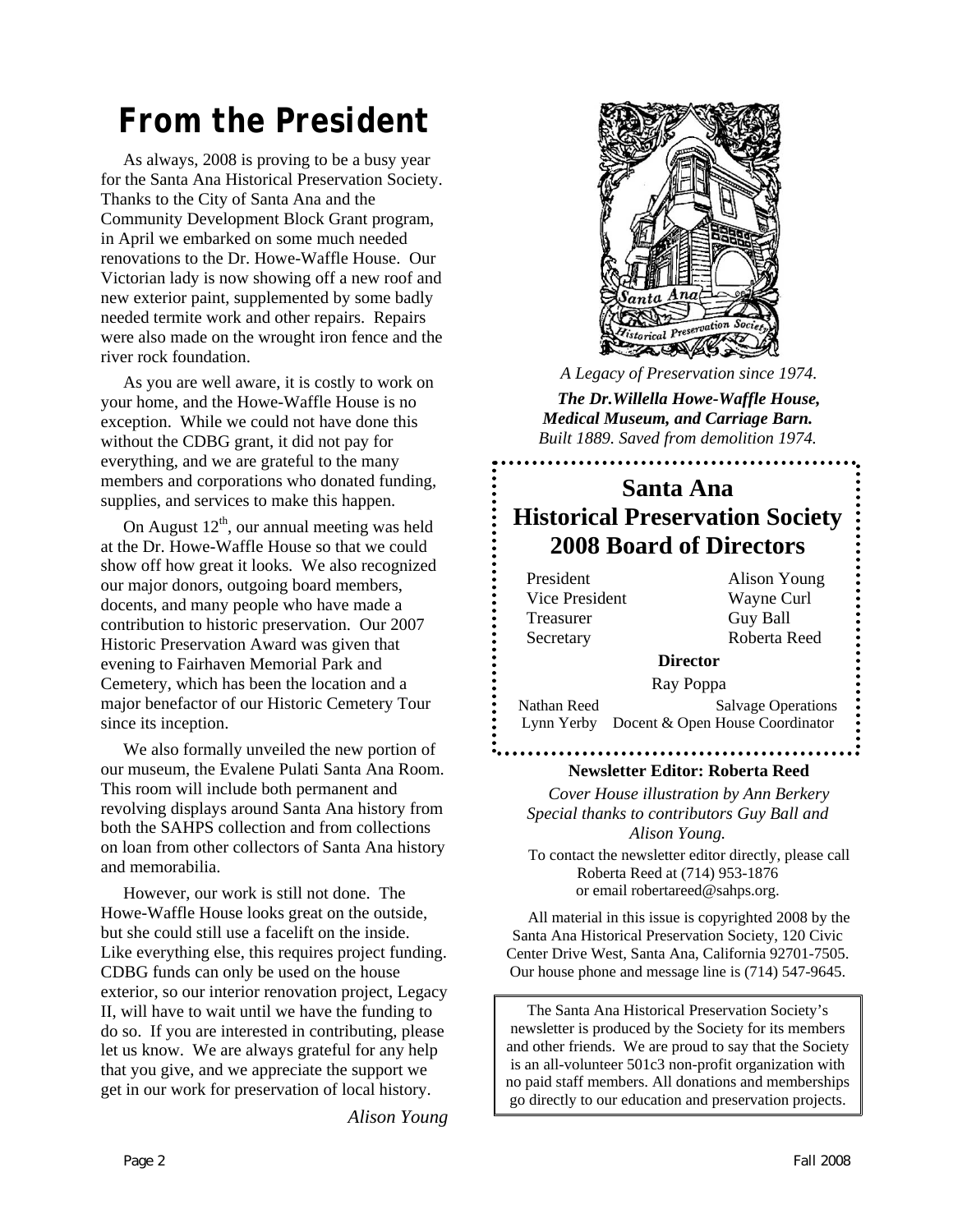## **Thousands Recognized at Annual Meeting**

Well, not quite, but we did recognize a lot of people at our annual meeting on August  $12<sup>th</sup>$ , who have supported the Society in a variety of ways. For those who were unable to attend, they were:

- **Corporate Donors to the Howe-Waffle House Renovation:** CertainTeed, Behr Process, ABC Roofing, Dynamic Termite.
- **Major Financial Donors:** Gordon and Maureen Bricken, Evalene Pulati, and Won Cha
- **Outgoing 2007 Board Members:** Ben Grabiel, Ginelle Hardy, Jim Marquez, Tim Rush, Jared Solano
- **Our Museum Docents:** Lynn Yerby, Rosalie Yerby, Sherle Mellas, Linda Sue Ash, Jean & Ray Poppa

The following individuals and businesses were recognized for various contributions to either the renovation or historic preservation:

- **Rob Richardson**, for donation of photos and historic research for the recent Santa Ana Book
- **Chris Jepsen**, for his informative OC History Blog
- **Phil Brigandi**, for his work at the Orange County Archives and historic research on the Santa Ana Book
- **Miguel Villegas Lopez**, our contractor for the renovation
- **George Garcia**, City of Santa Ana project coordinator for the renovation
- **Steve Cate**, SAHPS project coordinator for the renovation
- **Nancy Edwards**, City of Santa Ana CDBG Coordinator
- **Sandy Welch**, color consultant for the Howe-Waffle House exterior colors
- **Sandra Heaton**, artist who created our SAHPS crate label
- **John Acosta** stone work on the foundation
- **Thompson Building Materials** donation of river rock for the foundation work

**OC Supervisor Janet Nguyen** (First District) provided special recognition certificates thanking these people for their donations and efforts.

Visit our website at [www.SantaAnaHistory.com](http://www.santaanahistory.com/) to see photos of the Renovation Celebration event.

### **A Great Group of Students**

We can't say enough good things about a special group of kids from the Santa Ana High School Naval Junior ROTC program. They volunteered to help us at our Renovation Event Celebration and we don't know how we could have survived without them. They handled guest services, setup and breakdown, parking assistance, and a host of other duties. They were dressed "to the nines" and added a special bit of "pomp and circumstance" to our event. Thank you so much to all of you for your help!

And thank you to Rocío Rodríguez-Thomas who organized the assistance and was there to assist guiding the students – and also to Harry Oliver, Senior Chief NJROTC for volunteering his cadets.

# **11th Annual Cemetery Tour Set for October 18th**

The Society will host our  $11<sup>th</sup>$  annual historical cemetery tour, "An Apple a Day: Medical History in Orange County" on Saturday, October18th, from 10 am to 3 pm at Fairhaven Memorial Park and Santa Ana Cemetery.



**Actors from the 2007 Cemetery Tour pose with their special friend, Clarabell the Cow.** 

This year's tour features some of Orange County's earliest doctors as well as others involved in the medical field during the first years of our county. Hear from Dr. Willella Howe-Waffle about being a female doctor at the turn of the  $20<sup>th</sup>$  century. Learn how the sights and scenes of the Civil War influenced three men to devote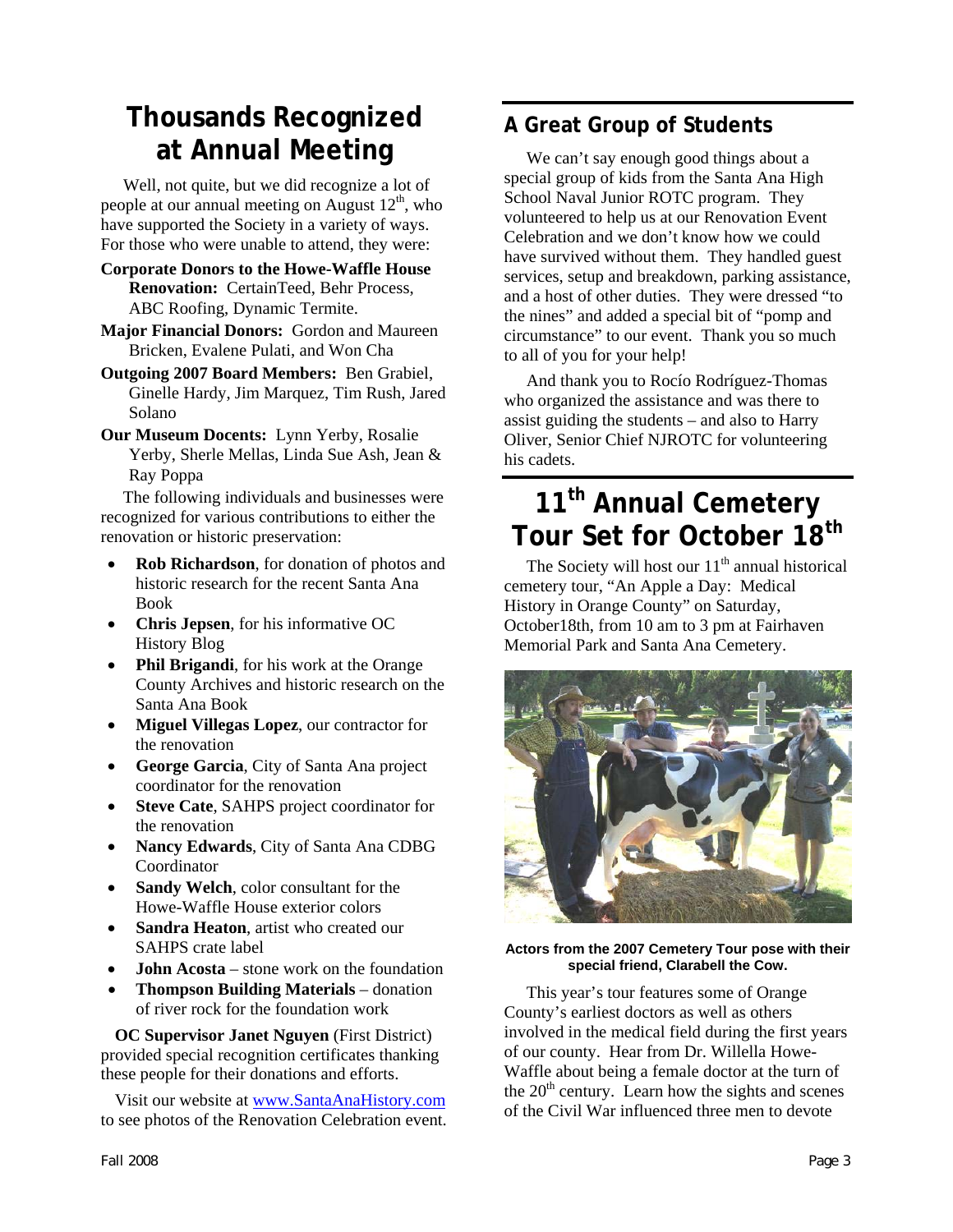their post-war lives to medicine and healing. Hear what the life of an Army doctor was like during World War I. Learn what nursing students at Santa Ana Community Hospital did to complete their education and earn their "stripes" in that noble profession. And learn how one man, E.R. "Painless" Parker, took on the dental profession and turned it into an entertainment event. All these, and more stories about Orange County's medical history, will entertain you at this year's tour.

You may have already received your discounted, advance sale ticket flyer. Or you can go to [www.santaanahistory.com](http://www.santaanahistory.com/) for more information, ticket costs, or to print out an event flier. Or you may call (714) 953-1876 and we'll mail a flyer out to you.

### **Dr. Howe-Waffle House to Participate in Smithsonian's Museum Day**

The Dr. Howe-Waffle House has been included in the Smithsonian Magazine's "Museum Day" celebration offering free admission to certain museums on Saturday, September 27th. We are partnering with the Old Orange County Courthouse Museum which will also be open Saturday – rare for them. Please come and visit us from 11 am to 4 pm. Our normal admission applies, but you can download a free admission pass for two at the Smithsonian website at [http://microsite.smithsonianmag.com/museumday/](http://microsite.smithsonianmag.com/museumday/admission.html) [admission.html](http://microsite.smithsonianmag.com/museumday/admission.html)

On that Saturday, our monthly downtown architectural walking tours returns from Summer hiatus. Our downtown-meister, Tim Rush, will again entertain and inform you. Tours start promptly at 2:30 pm. Cost is \$8 for the tour itself. We ask that you call us at 714 547-9645 to reserve your spots.

### **Evalene Pulati Santa Ana Room Dedicated**

The **Evalene Pulati Santa Ana Room** is the Society's newly created exhibit room at the Dr. Howe-Waffle House and is used to display items from Santa Ana's past. The room is named after our long-time benefactor and long time resident

Evalene Pulati, who over the years has both donated and loaned many interesting items to the Society, most notably the fireplace from the French Mansion, which replaced the missing fireplace in the back parlour of the house, and the exterior doors of the French mansion, now on display in our Carriage Barn.

We now have several displays up, both temporary and permanent, but we are still looking for donations or on-loan displays. Examples would include advertising items, old photos, products made in SA (with the city name on it), etc. If you would like to donate any items that we could use, please contact us at [sahps@sahps.org](mailto:sahps@sahps.org) or leave a message at 714 547-9645.

By the way, Robert Thomas donated some amazing WWII veteran plaques that were removed from the Masonic Temple. We've hung them on the wall to commemorate their service.



**One side of the new Santa Ana Room** 

# **New Santa Ana Book Available**

Last July, Arcadia Publishing and the Santa Ana Historical Preservation Society released *Santa Ana: 1940-2007.* 

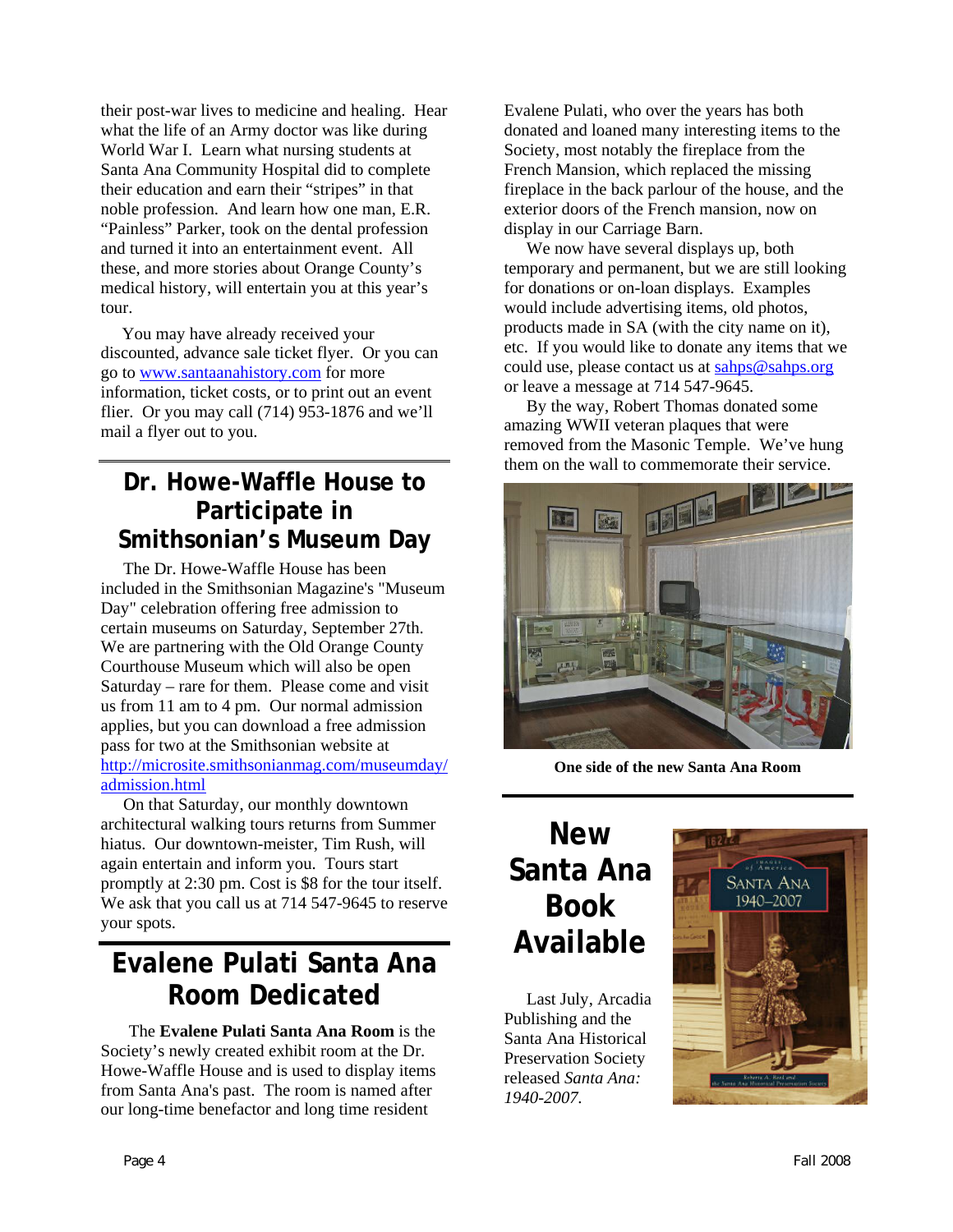Written by long-time SAHPS board member Roberta Reed, this latest book in the Santa Ana series features many photos that have rarely or never been seen in public. Some of the following have contributed photos featured in the book: the Robert Geivet Collection at the Old Orange County Courthouse, Rob Richardson, Santa Ana Police Department, Orange County Archives, and the author's own family.

Because this book covers a more recent time, many of the photos become a trip down memory lane for many people, and have prompted the retelling of old memories for many people. Some of these photos include various downtown scenes, the 1949 snowstorm, Santa Ana dairies, school buildings, neighborhood home tours, historical society cemetery tours, a pre-restoration Dr. Howe-Waffle house, Honor Plaza during construction, and Santa Ana College during its early days on Seventeenth Street, to name a few.

With 220 photos, the book offers a lot of opportunities to travel down memory lane. It is available from the Society for \$21.50 (includes tax). You may use the form on the back of the newsletter to purchase it, or visit our website. It is also available at the Dr. Howe-Waffle House gift shop.

#### **Diego Del Real**

There are some unsung and often unrecognized heroes who help us take care of the House and the grounds. One very special person is Diego Del Real. He's our gardener, "landscape designer," and trusted advisor to help make the decisions for the long-term beauty and durability of our various gardens at the House.

We've worked with him to replace a bunch of older irrigation systems to reduce leaks and water more efficiently. He's helped us to choose plants that will last longer and be easier to maintain – all while still looking beautiful and creating a wonderful living frame to the House renovation we've recently performed.

If you've admired the beauty of the plantings in the last few months, that's his handiwork. If you're looking for a new gardener who will care about your landscaping - and want someone who is reliable and trust-worthy, we heartedly recommend Diego. He can be reached at 714 751-6350.

Author and board member Roberta Reed has been signing her new book at a number of locations in the last month or two. Here she's seen at Woodwards Ace Hardware Store on Tustin Ave, in Santa Ana. Woodwards has been the number one, single-store seller of all of the Santa Ana books that we've produced. Also shown is Steve Faessel (left), author of several Anaheim history books, and Guy Ball (right), author of our other two Santa Ana books. Roberta has been featured at book signings at the Dr. Howe-Waffle House, the Tustin Museum, and even Borders in Mission Viejo.



### **Orange Book**

And speaking of history books, we'd be remiss if we didn't share that Society friend, and former OC Archivist, Phil Brigandi has just come out with an Arcadia Publishing book of his own on the City of Orange. The book is available around town but you can also buy it through the Society. Our cost is \$21.50 with tax included. You can find this book on our Book Order Form on page 8.

### **Book Signings – Sept 27 & Dec 6th**

At our December open house, we'll feature authors Roberta Reed and Phil Brigandi for a book signing – probably from noon until 2 pm. (We'll let you know for sure as we get closer.) You can get your books personally autographed by the authors or stock up for Christmas giftgiving.

In addition, Roberta will be signing books from noon until 2 pm at the Dr. Howe-Waffle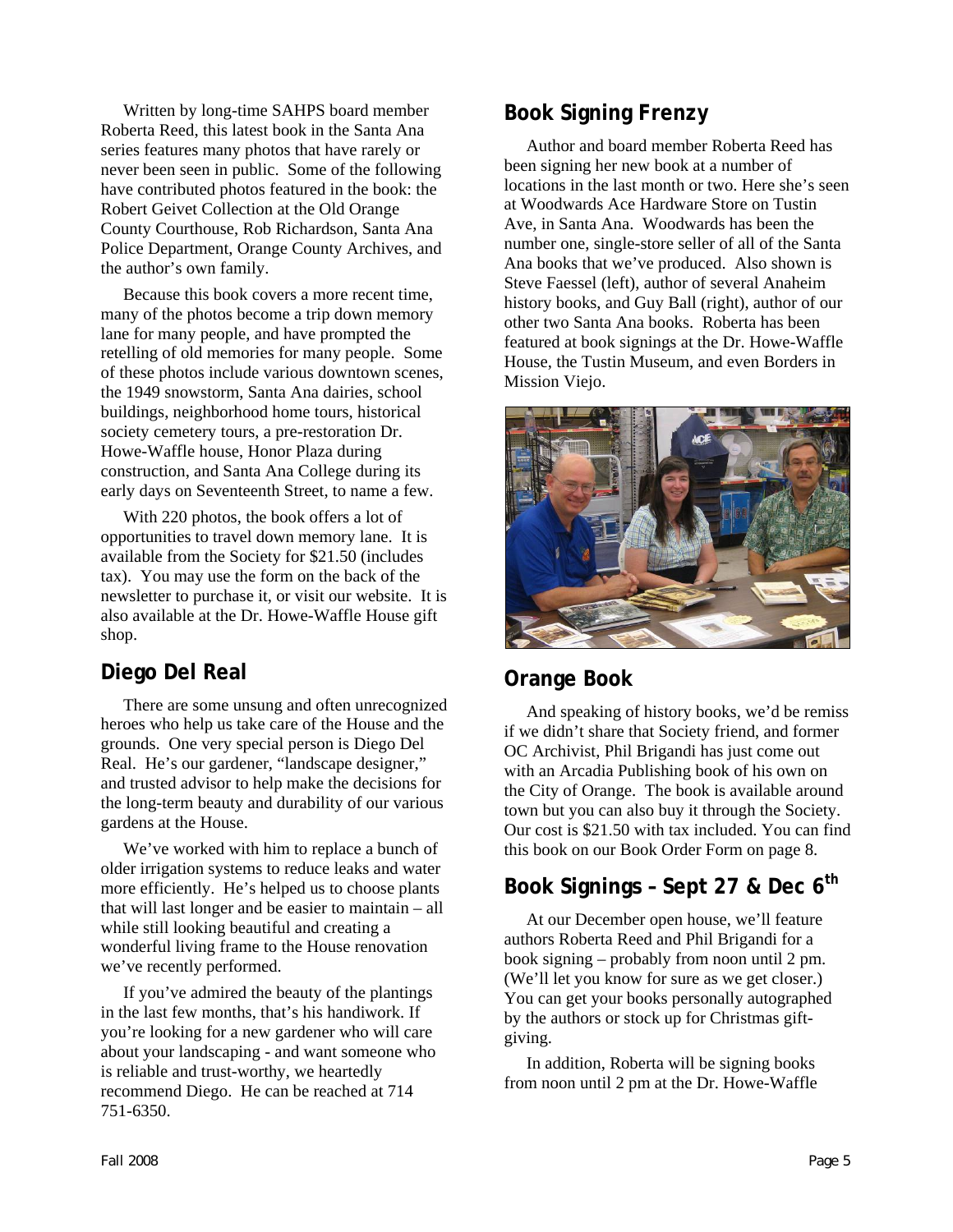House on Saturday September 27 as part of the Museum Day celebration.

If you can't make either dates but still would like an autographed copy, call us at 714 547-9645.

### **Salvage Items Still for Sale**

We haven't had a full-blown salvage sale recently – mainly due to our volunteers being involved in other projects. However, we still have a variety of items for sale and are willing to directly sell you what you need if we have it. Currently we still have items like doors, trim, windows, baseboard and other construction-type materials. We're pretty out of fixtures, lights, and built-ins, but you can ask.

Call Nathan at 714 953-1876 or email him at **salvage@sahps.org** with any questions.

### **New Design: Special T-Shirt**

Thanks to Orange County artist Sandra Heaton we have wonderful full-color artwork reminiscent of vintage orange crate labels. The Dr. Howe-Waffle House brand is colorful and makes you want to run out and buy a crate of oranges. Alas, we won't be selling oranges, but we will be selling various items with the artwork on it. Below is our t-shirt – available in various sizes for just \$15 per shirt (plus \$5 mailing, tax included).



We also had full-color magnets, ceramic coasters, and memo-notebooks printed as well. (If you attended the celebration event, you received a magnet and notebook.) We will make these available for sale at the House and will feature them on our website soon.

### **Digital Archiving**

The Society has embarked on an effort to digitally archive many of our early 1970s to 1990s paper documents including letters (particularly from Adeline Walker), house restoration status reports, meeting minutes, newspaper clippings, and newsletters. So far, we've scanned over 700 pages of materials and processed them into PDF files that can be easily read on a computer.

Project leader Guy Ball has created a simple "web-like" interface that allows the project to be stored on a DVD that can be reviewed for research purposes.

The project has uncovered a number of somewhat previously hidden, interesting facts and figures regarding the battles to save the House in the early days – when the City was deciding if the Society really could handle its restoration. A trail of letters from Adeline show the hard-fought skirmishes she and early SAHPS leaders had in their negotiations with city staff and political leaders.

Some of the materials will be posted on the [www.SantaAnaHistory.com](http://www.santaanahistory.com/) website for easy access by everyone. Already, we've posted many of the early newsletters and hope to start publishing the old newspaper clippings soon.

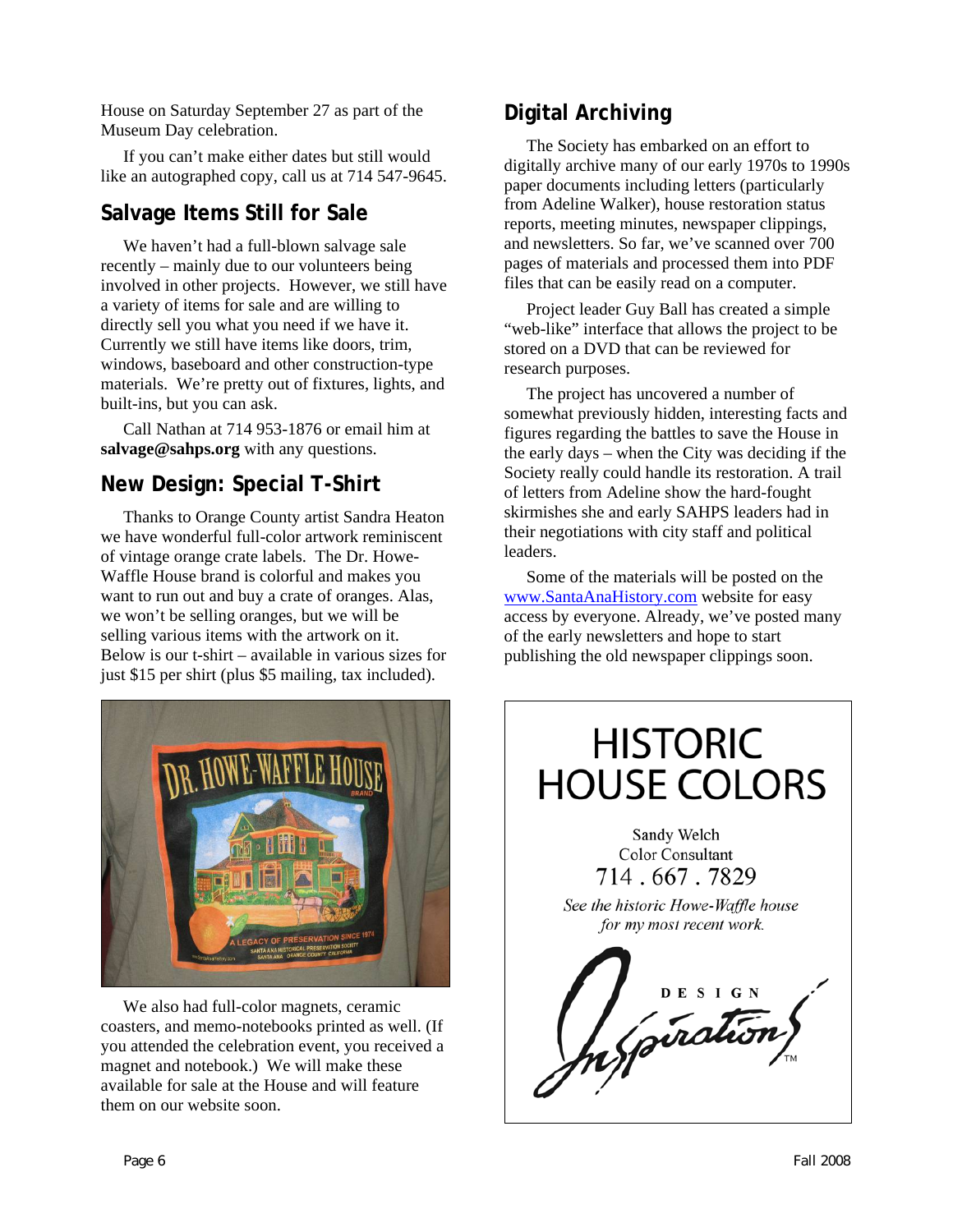### **Calling All Waffle Babies!**

We realize that we don't have a good list of what we like to call "Waffle Babies" – children birthed by Dr. Willella Howe-Waffle. We've created a new list so please – even if you think we know about you – call, write, or email us to let us know your name (maiden and current), when born, where born (if you know that), and current address information. If you know of any Waffle Babies who have passed away, please let us know that too. We'd like to compile as complete a list as possible and use it for a future display. Call us at 714 547-9645 (leave message), write to SAHPS, 120 Civic Center Dr., SA 92701, or email [sahps@saphs.org](mailto:sahps@saphs.org). Thank you!

#### **Upcoming Events**

**Open House and Downtown Tour:** Howe-Waffle House open house and downtown architectural tour – **Saturday, Sept. 27**. For details, see other articles in this newsletter.

**Home Tour**: The Anaheim Historical Society presents their 2008 Historic Home Tour on **October 11 and 12** from 10 am to 4 pm. The

Tour includes seven historic homes including a "hard hat" house. Ticket sales are at Center Street Promenade, in the heart of the Anaheim Colony Historic District, where Meghan Shigo hosts the Vintage Marketplace, a street fair of restoration vendors, local artists, and non-profit groups. For tickets go to www.anahiemhistoricalsociety.com or contact Andrea Manes at (714) 991-8745. Volunteers are needed for this event, and docents that work a three hour shift receive a free ticket to the tour. Contact Annie Kupfrian at (714) 991- 0338 to volunteer.

**Modjeska's Arden Display/Lectures:** The Old Courthouse Museum will feature a variety of events about Madame Helena Modjeska, a great stage actress in her day **until January 20, 2009**. Call the museum at 714 973-6610 for details on upcoming events.

**Authors' Night:** The Orange County Historical Society will host their authors' night meeting on December 11. Local book authors will talk about their latest publications. Our own Roberta Reed will attend along with others. Admission is free and refreshments are provided. 7:30 pm at Trinity Episcopal Church, 2400 N. Canals St., Orange.

### **Help us continue our efforts to preserve, to educate, and to celebrate Santa Ana and early local History**

*Renew or join at the \$100 level (or above) and receive a copy of*  **Santa Ana: 1940-2007***,* **Early Santa Ana, Santa Ana in Vintage Postcards, Logan Barrio, Civil War Legacy in SA,** *or* **Orange County Blossoms** *as a free gift as our thanks for your extra support.* 

**Membership Dues:** *Individual/Family - \$15-49; Business - \$20-100; Supporter - \$50-99; Patron - \$100-249; Benefactor - \$250-1,000;* 

| (If \$100 or over, please circle the book above that you would like us to send you.) |           |
|--------------------------------------------------------------------------------------|-----------|
|                                                                                      |           |
|                                                                                      |           |
|                                                                                      |           |
|                                                                                      |           |
|                                                                                      | Exp. Date |

**Send to: Santa Ana Historical Preservation Society, 120 Civic Center Dr. W., Santa Ana, CA 92701-7505**